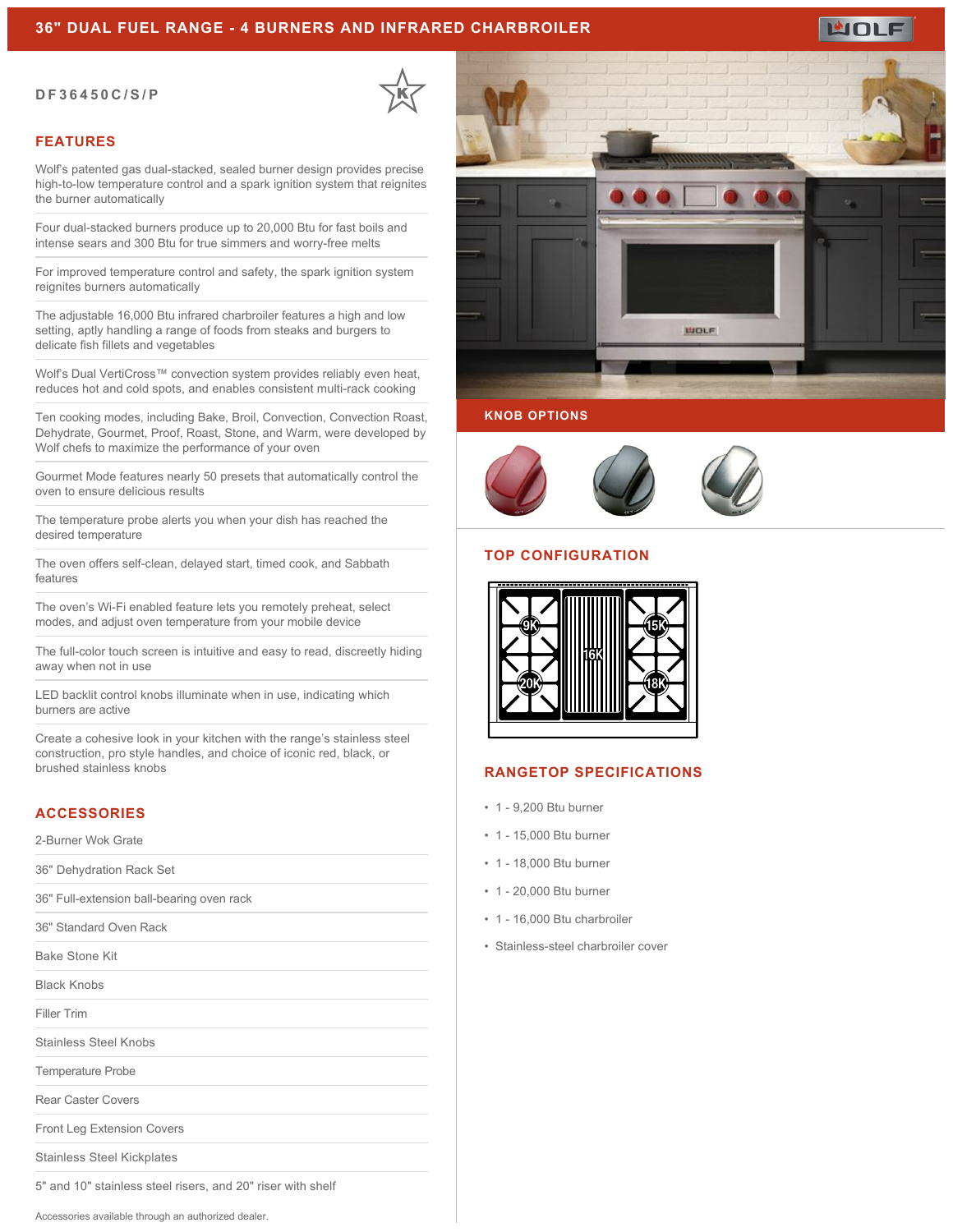Specifications are subject to change without notice. This information was generated on August 18, 2021. Verify specifications prior to finalizing your cabinetry/enclosures.